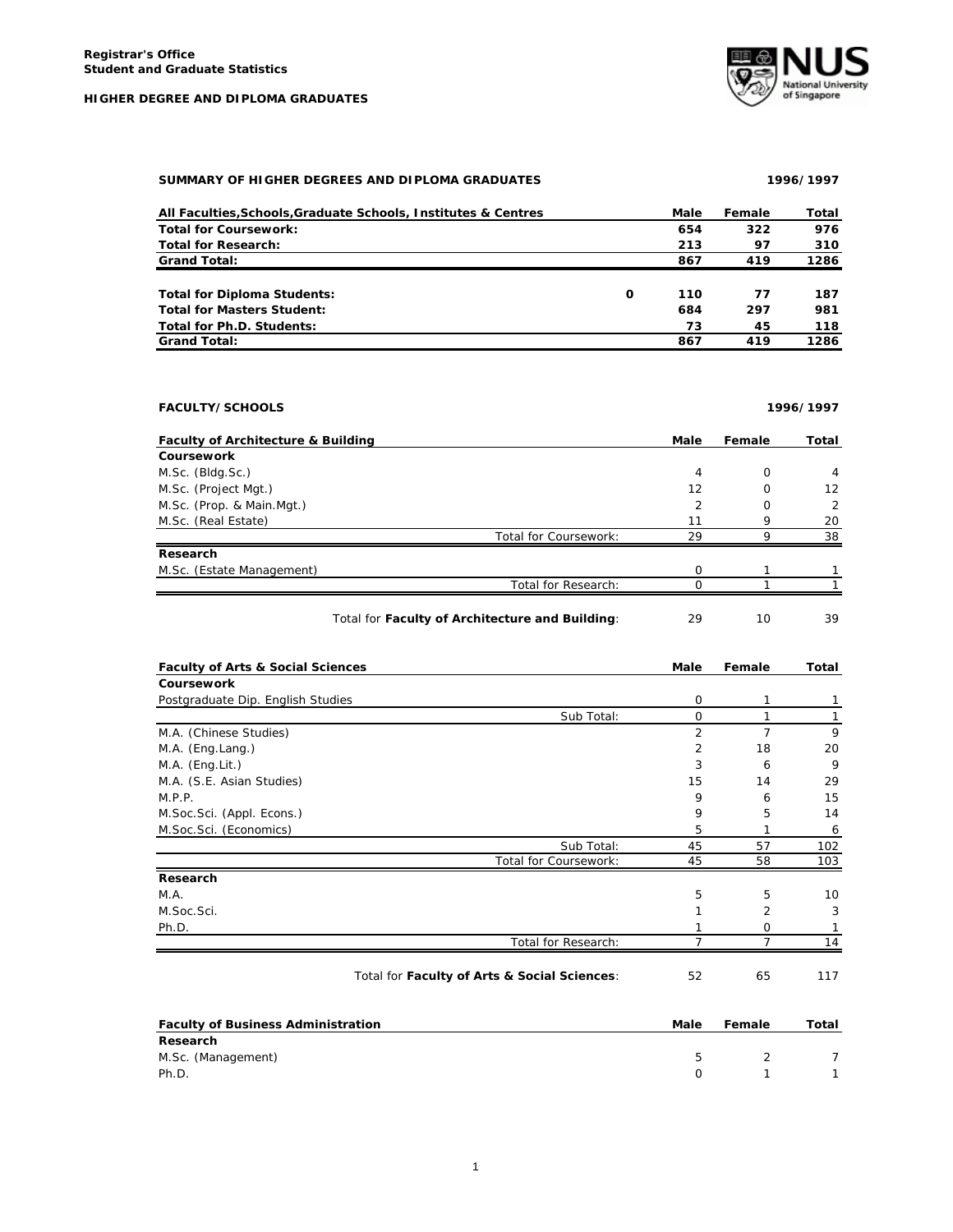

|                               | Total for Research:                           | 5              | 3                   | 8              |
|-------------------------------|-----------------------------------------------|----------------|---------------------|----------------|
|                               | Total for Faculty of Business Administration: | 5              | 3                   | 8              |
| <b>Faculty of Engineering</b> |                                               | Male           | Female              | Total          |
| Research                      |                                               |                |                     |                |
| M.Eng.                        |                                               | 78             | 21                  | 99             |
| Ph.D.                         |                                               | 31             | 8                   | 39             |
|                               | Total for Research:                           | 109            | 29                  | 138            |
|                               | Total for Faculty of Engineering:             | 109            | 29                  | 138            |
| <b>Faculty of Law</b>         |                                               | Male           | Female              | Total          |
| Coursework                    |                                               |                |                     |                |
| Dip.Bus.Law                   |                                               | 2              | $\mathbf{1}$        | 3              |
| Dip.Sing.Law                  |                                               | 22             | 18                  | 40             |
|                               | Sub Total:                                    | 24             | 19                  | 43             |
| LL.M.<br>M.C.L.               |                                               | 19<br>3        | $\overline{7}$<br>9 | 26             |
|                               | Sub Total:                                    | 22             | 16                  | 12<br>38       |
|                               | Total for Coursework:                         | 46             | 35                  | 81             |
| Research                      |                                               |                |                     |                |
| LL.M.                         |                                               | 1              | 0                   | 1              |
|                               | Total for Research:                           | 1              | $\Omega$            | $\mathbf{1}$   |
|                               | Total for Faculty of Law:                     | 47             | 35                  | 82             |
| <b>Faculty of Medicine</b>    |                                               | Male           | Female              | Total          |
| Research                      |                                               |                |                     |                |
| M.D.                          |                                               | 3              | 0                   | 3              |
| M.Sc.                         |                                               | 8              | 15                  | 23             |
| Ph.D.                         |                                               | 15             | 10                  | 25             |
|                               | Total for Research:                           | 26             | 25                  | 51             |
|                               | Total for Faculty of Medicine:                | 26             | 25                  | 51             |
| <b>Faculty of Science</b>     |                                               | Male           | Female              | Total          |
| <b>Coursework</b>             |                                               |                |                     |                |
| Dip.Comp.Tech.                |                                               | 3              | 1                   | 4              |
|                               | Sub Total:                                    | $\overline{3}$ | $\mathbf{1}$        | $\overline{4}$ |
| M.Sc. (Comp. & Info.Sci.)     |                                               | 19             | 13                  | 32             |
|                               | Sub Total:<br>Total for Coursework:           | 19<br>22       | 13<br>14            | 32             |
|                               |                                               |                |                     | 36             |
| Research<br>M.Sc.             |                                               | 41             | 19                  | 60             |
| M.Sc. (Pharm.)                |                                               | $\mathsf O$    | 1                   | $\mathbf{1}$   |
| Ph.D.                         |                                               | 17             | 10                  | 27             |
|                               | Total for Research:                           | 58             | 30                  | 88             |
|                               | Total for Faculty of Science:                 | 80             | 44                  | 124            |

**GRADUATE SCHOOLS 1996/1997**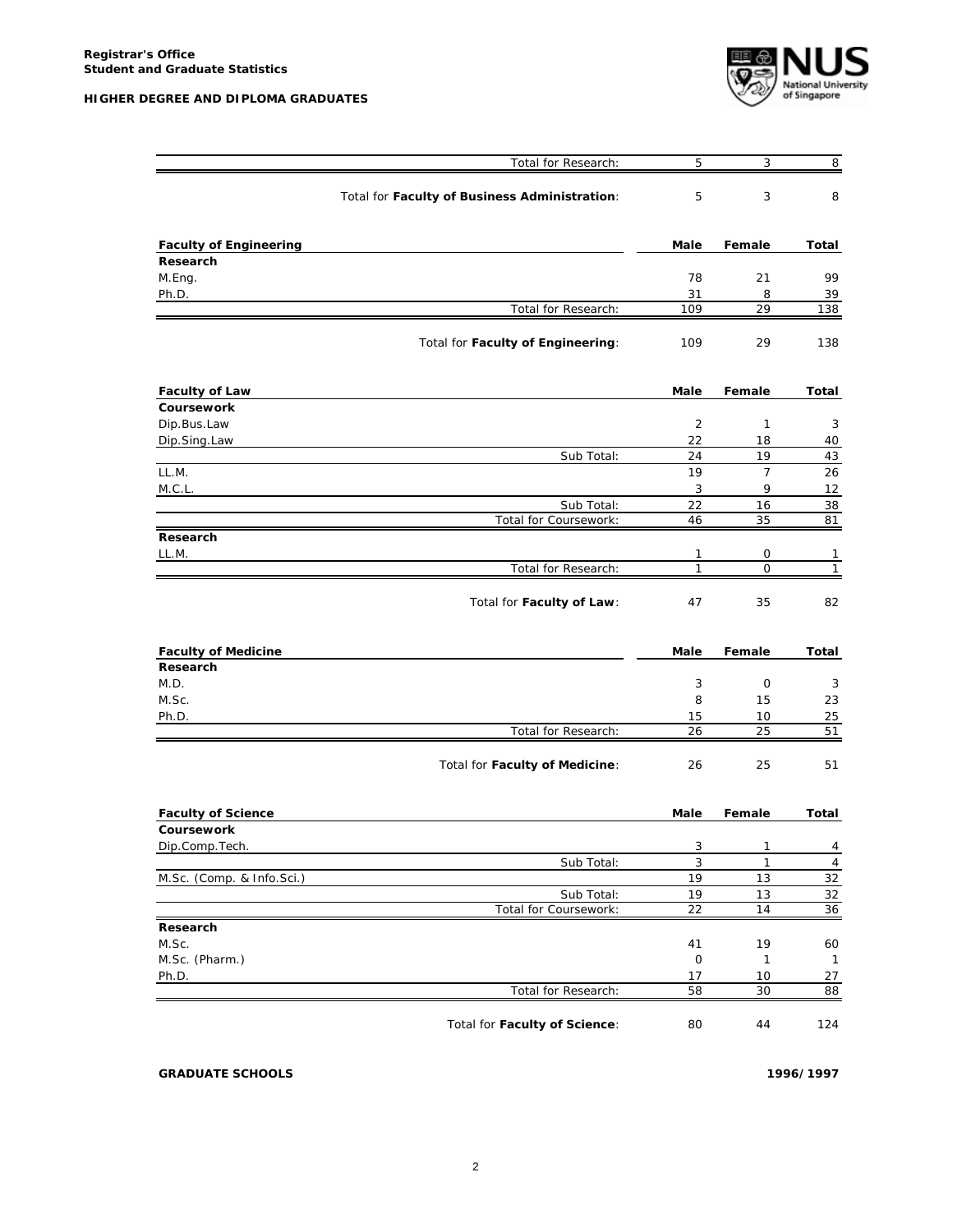

| <b>Graduate School of Business</b>               | Male         | Female         | Total                 |
|--------------------------------------------------|--------------|----------------|-----------------------|
| Coursework                                       |              |                |                       |
| Dip.Bus.Admin.                                   | 20           | 14             | 34                    |
| Sub Total:                                       | 20           | 14             | 34                    |
| M.B.A.                                           | 98           | 40             | 138                   |
| M.B.A. (conducted in Chinese)                    | 34           | 23             | 57                    |
| M.Sc. (Mgt. of Tech.)                            | 48           | 5              | 53                    |
| Sub Total:                                       | 180          | 68             | 248                   |
| Total for Coursework:                            | 200          | 82             | 282                   |
| Total for Graduate School of Business:           | 200          | 82             | 282                   |
| <b>School of Postgraduate Dental Studies</b>     | Male         | Female         | Total                 |
| <b>Coursework</b>                                |              |                |                       |
| M.D.S. (Oral & Maxillofacial Surg.)              | 1            | 1              | 2                     |
| Sub Total:                                       | $\mathbf{1}$ | $\mathbf{1}$   | 2                     |
| Total for Coursework:                            | 1            | 1              | $\overline{2}$        |
| Total for School of Postgraduate Dental Studies: | 1            | 1              | 2                     |
| <b>Postgraduate School of Engineering</b>        | Male         | Female         | Total                 |
| Coursework                                       |              |                |                       |
| Dip. Aviation Mgt.                               | 2            | 2              | 4                     |
| Dip.Env.Eng.                                     | 3            | 0              | 3                     |
| Sub Total:                                       | 5            | $\overline{2}$ | $\overline{7}$        |
| M.Sc. (Civil Eng.)                               | 26           | $\overline{7}$ | 33                    |
| M.Sc. (Elect. Eng.)                              | 54           | 4              | 58                    |
| M.Sc. (Env. Eng.)                                | 5            | 3              | 8                     |
| M.Sc. (Ind. & Sys. Eng.)                         | 21           | 3              | 24                    |
| M.Sc. (Mech. Eng.)                               | 27           | 2              | 29                    |
| M.Sc. (Transp. Sys. & Mgt.)                      | 7            | 5              | 12                    |
| Sub Total:                                       | 140          | 24             | 164                   |
| Total for Coursework:                            | 145          | 26             | 171                   |
| Total for Postgraduate School of Engineering:    | 145          | 26             | 171                   |
| <b>School of Postgraduate Medical Studies</b>    | Male         | Female         | Total                 |
| Coursework                                       |              |                |                       |
| M.Med. (Anaesthesia)                             | 7            | 1              | 8                     |
| M.Med. (Family Medicine)                         | 9            | 9              | 18                    |
| M.Med. (Internal Medicine)                       | 13           | 3              | 16                    |
| M.Med. (Obstetrics & Gynaecology)                | 3            | 3              | 6                     |
| M.Med. (Occupational Medicine)                   | 7            | 1              | 8                     |
| M.Med. (Ophthalmology)                           | 3            | 6              | 9                     |
| M.Med. (Paediatrics)                             | 6            | $\overline{7}$ | 13                    |
| M.Med. (Public Health)                           | 5            | 1              | 6                     |
| M.Med. (Psychiatry)                              | 7            | $\overline{c}$ | 9                     |
|                                                  |              | $\overline{2}$ | 5                     |
| M.Med. (Surgery)                                 | 3            |                |                       |
| Sub Total:                                       | 63           | 35             | 98<br>$\overline{98}$ |

Total for **School of Postgraduate Medical Studies**: 63 35 98